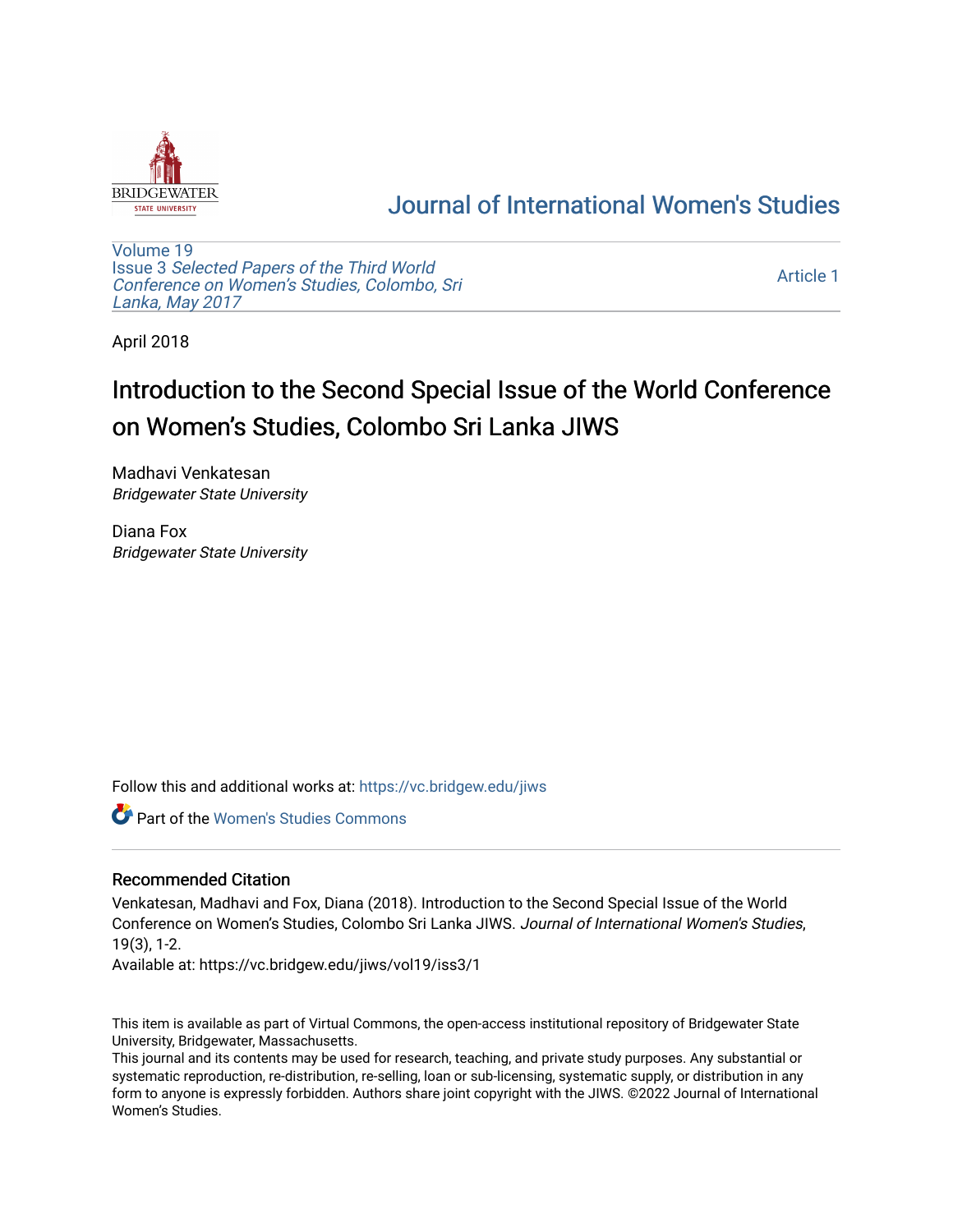Venkatesan and Fox: 2nd Special Issue of the World Conference on Women's Studies

This journal and its contents may be used for research, teaching and private study purposes. Any substantial or systematic reproduction, re-distribution, re-selling, loan or sub-licensing, systematic supply or distribution in any form to anyone is expressly forbidden. ©2018 Journal of International Women's Studies.

## **Introduction to the Second Special Issue of the World Conference on Women's Studies, Colombo Sri Lanka JIWS**

By Madhavi Venkatesan<sup>[1](#page-1-0)</sup> and Diana Fox<sup>[2](#page-1-1)</sup>, Editors

We are pleased to present to you a special issue of the *Journal of International Women's Studies*. This issue is a compilation of selected papers from the third iteration of the World Conference on Women's Studies (WCWS), co-organized by the editors of this volume in partnership with The International Institute of Knowledge Management (TIIKM), in partnership with Bridgewater State University, as a sponsoring organization, which took place in Colombo, Sri Lanka in May of 2017. The Conference, like the selected papers represents a range of topics related to Women's Studies and feminist thought, and this diversity is also mimicked in the geographies represented. Patricia Mohammed's opening piece about the challenge for feminism in addressing differences among women while simultaneously seeking to build coalitions across differences, frames the issue. Subsequent articles offer insights into women's positionalities across multiple geopolitical, gendered, ethnic, religious, occupational, ecological, literary, and reproductive spaces, challenging readers to seek out potential points of intersection without eradicating or glossing over important differences.

In addition, this issue represents the second special issue of the JIWS coming out of the WCWS. The papers included increase awareness of issues faced by women across and within nations, emphasizing both local and transnational struggles and achievements. They also help to fulfill the mission of the JIWS, which is to provide a platform for the publication of articles by women largely, but not exclusively, from the global south, to highlight the range of feminist discourses, promoting conversations across the power divides of the publishing industry.

l

1

<span id="page-1-0"></span><sup>&</sup>lt;sup>1</sup> Madhavi Venkatesan is a faculty member in the Department of Economics at Northeastern University in Boston, Massachusetts. Her present academic interests focus on sustainable economic development and the role of women in fostering sustainability. She serves as the Executive Director of Sustainable Practices, a 501(c)3 non-profit she founded in 2016. Sustainable Practices is focused on increasing financial and economic literacy to facilitate sustainability. Madhavi earned a PhD in Economics from Vanderbilt University, a Masters in Environmental Management from Harvard University, and a Masters in Environmental Law and Policy from Vermont Law School. She is the author of numerous peer reviewed articles and book chapters on the subject of sustainability and economics as well as the texts *Economic Principles: A Primer, A Framework for Sustainable Practices, Foundations in Microeconomics, A Framework for Sustainable Practices* and *Foundations in Macroeconomics, A Framework for Sustainable Practices*.

<span id="page-1-1"></span><sup>2</sup> Diana Fox, Professor and Chair of the Anthropology Department at Bridgewater State University, is a cultural and applied anthropologist, scholar-activist, and documentary film producer. Her work focuses on the Anglophone Caribbean, particularly Jamaica and Trinidad & Tobago where she researches issues of gender and sexual diversity, women's social movement activism for ecological sustainability, women's human rights and transnational feminisms and activism. She serves on a number of boards and committees including the Sexualities Working Group of the Caribbean Studies Association (CSA), the international advisory board of the Fondes Amandes Community Reforestation Project (FACRP) in Trinidad and Tobago, and is the Founder and Editor of the open access, online *Journal of International Women's Studies.* Dr. Fox is the executive producer of two documentary films, *Earth, Water, Woman: Community and Sustainability in Trinidad and Tobago* and *Many Loves One Heart: Stories of Resilience and Courage* about the LGBTQ movement in Jamaica. She is the recipient of three Fulbright awards and many other grants and has published a number of books and articles.